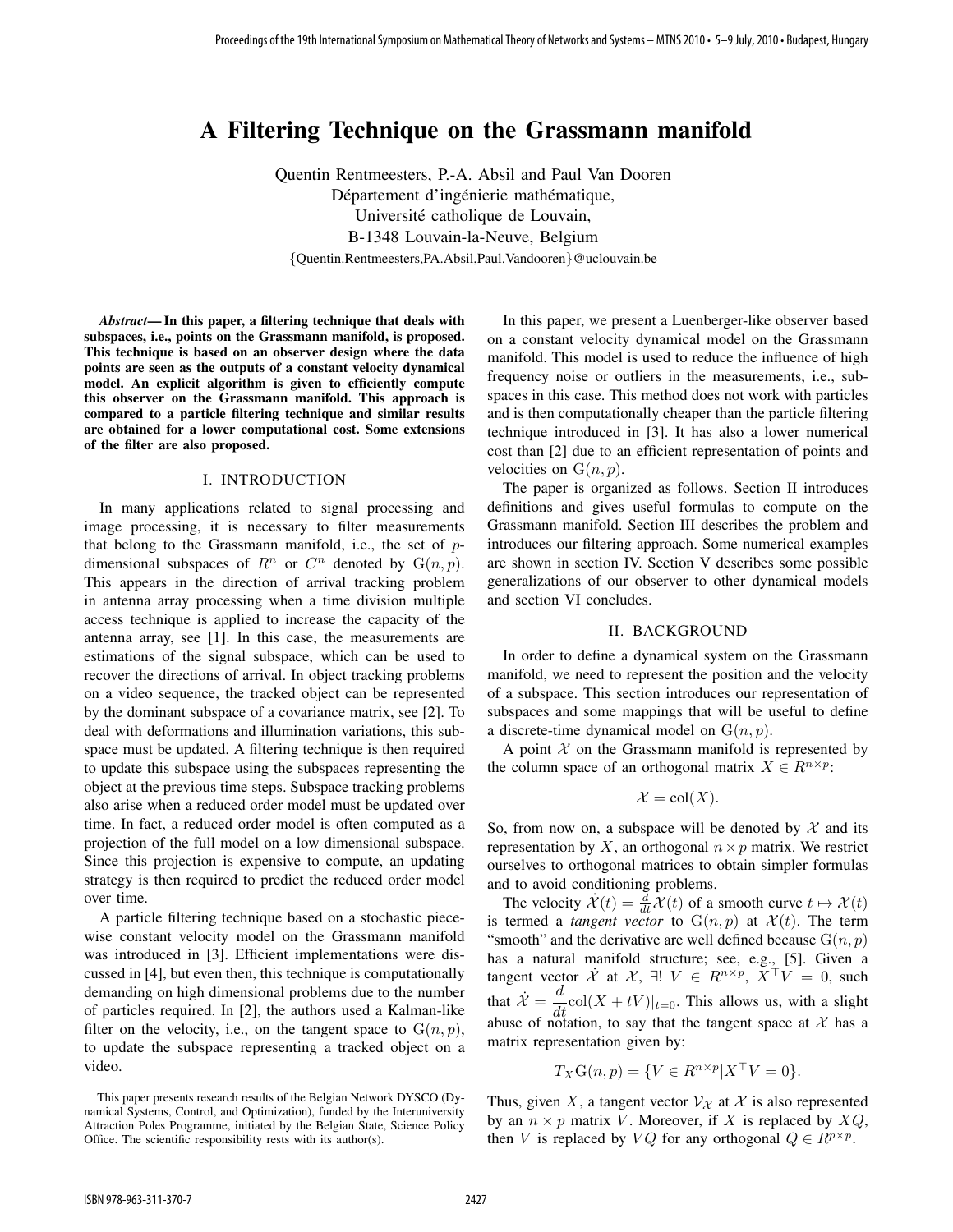The Grassmann manifold can be turned into a Riemannian manifold by introducing the following inner product on  $T_X\mathrm{G}(n,p)$ :

$$
\langle V_1, V_2 \rangle_X = \text{trace}((X^\top X)^{-1} V_1^\top V_2).
$$

With this inner product or Riemannian metric, we can define the distance between two subspaces  $X$  and  $Y$ :

$$
d(\mathcal{X}, \mathcal{Y}) = \inf_{\{\gamma \in \mathcal{G}(n, p) \mid \gamma(0) = \mathcal{X}, \gamma(1) = \mathcal{Y}\}} \int_0^1 \sqrt{\langle \dot{\gamma}(t), \dot{\gamma}(t) \rangle_{\gamma(t)}} dt.
$$

The distance is thus the length of the shortest curve  $\gamma(t)$ between  $X$  and  $Y$ . It can be shown that this shortest curve is locally a geodesic, i.e., a curve of zero acceleration, where the acceleration is given by the Riemannian covariant derivative of the velocity:  $\nabla_{\dot{\gamma}} \dot{\gamma}$ , see [6]. Notice that this distance corresponds to  $\sum_{i=1}^{p} \sigma_i^2$ , where the  $\sigma_i$ 's are the principal angles between  $X$  and  $Y$ . Q. Rentmeesters et al. • A Filtering Technique on the Grassmann Manifold 2428

Finally, we need to introduce the exponential map, the log-mapping, and the parallel transport, for which efficient computational methods (with a computational complexity of  $O(np^2)$  are discussed in [7] and [8].

Exponential map

It returns the point on the manifold obtained by following the geodesic curve  $\gamma(t)$  such that  $\gamma(0) = \mathcal{X}$  and  $\dot{\gamma}(0) = \mathcal{V}_{\mathcal{X}}$ .

$$
\exp_{\mathcal{X}} : T_X \mathcal{G}(n, p) \mapsto \mathcal{G}(n, p), \ \exp_{\mathcal{X}}(\mathcal{V}_{\mathcal{X}}) = \gamma(1)
$$

If the subspaces are represented by  $n \times p$  matrices, the geodesic can be computed efficiently using

$$
\exp_X(V_X) = (XW \cos \Sigma + U \sin \Sigma) W^{\top},
$$

where  $V_X = U\Sigma W^{\top}$  is the compact SVD of  $V_X$ . Log-mapping

The log-mapping is the inverse of the exponential map.

$$
\exp_{\mathcal{X}}^{-1}: G(n,p) \mapsto T_X G(n,p), \ \exp_{\mathcal{X}}^{-1}(\mathcal{Y}) = \mathcal{V}_{\mathcal{X}}.
$$

Notice that the log-mapping is the opposite of the gradient of the function:  $\mathcal{X} \mapsto \frac{1}{2}d(\mathcal{X}, \mathcal{Y})^2$ . The method proposed in [8] to compute this log-mapping using a CS decomposition can be slightly modified to work with the parameterization of the Grassmann manifold introduced in this section

$$
\begin{bmatrix} X^{\top}Y \\ (I_n - XX^{\top})Y \end{bmatrix} = \begin{bmatrix} W_1 \cos(\Sigma)Z^{\top} \\ W_2 \sin(\Sigma)Z^{\top} \end{bmatrix},
$$

$$
\exp_X^{-1}(Y) = W_2 \Sigma W_1^{\top}.
$$

Parallel transport

The parallel transport of a tangent vector  $T \in T_X \mathcal{G}(n, p)$ along the geodesic curve  $\gamma(t)$  joining  $\gamma(0) = \mathcal{X}$  to  $\gamma(1) = \mathcal{Y}$ is denoted by

$$
\Gamma_{\mathcal{X}\to\mathcal{Y}}: T_X\mathcal{G}(n,p)\mapsto T_Y\mathcal{G}(n,p),\ \Gamma_{\mathcal{X}\to\mathcal{Y}}(T)=Z(1)
$$

where  $Z(t)$  is the solution of  $\nabla_{\dot{\gamma}(t)}Z(t) = 0$  and  $Z(0) = T$ . An efficient formula to compute this parallel transport on Grassmann is given by:

$$
\Gamma_{X \to Y}(T) = (-XW \sin \Sigma + U \cos \Sigma) U^{\top} T + (I - UU^{\top})T
$$

where  $U\Sigma W^{\dagger} = V_X$  is the compact SVD of the tangent vector  $V_X$  such that  $\exp_X(V_X) = Y$ . Notice that this vector can be computed using a log-mapping.

#### III. PROBLEM DESCRIPTION

Let us assume that we measure corrupted data  $\mathcal{Y}_k \in$  $G(n, p)$  for  $1 \leq k \leq T$ . The goal is to filter recursively these data to reduce the influence of the noise and the outliers. To achieve this goal, we assume that the data  $\mathcal{Y}_k$  are the outputs of the following discrete-time dynamical system whose state is composed of the position (a subspace  $\mathcal{X}_k$ ) and the velocity (a tangent vector  $V_k$  at  $\mathcal{X}_k$ ):

$$
\mathcal{X}_{k+1} = \exp_{\mathcal{X}_k}(\mathcal{V}_k),
$$
  

$$
\mathcal{V}_{k+1} = \Gamma_{\mathcal{X}_k \to \mathcal{X}_{k+1}}(\mathcal{V}_k),
$$
  

$$
\mathcal{Y}_k = \exp_{\mathcal{X}_k}(\mathcal{U}_k),
$$

where  $\mathcal{U}_k$  is an i.i.d. Gaussian vector of mean 0 and variance  $\sigma^2 I$  that belongs to the tangent space at  $\mathcal{X}_k$ . This constant velocity model, i.e., a geodesic model, for the dynamics of the subspaces is chosen to act as a smoother on the subspace trajectory to reduce the influence of the noise. Our filtering method is based on the design of a Luenberger observer for this dynamical system. A Luenberger observer on Riemannian manifolds has been introduced in [9] to observe the state (position and velocity) of a class of nonlinear mechanical systems. We will briefly describe this approach and then will derive our observer.

The continuous dynamical system for a particle moving on a geodesic curve is

$$
\dot{\mathcal{X}} = \mathcal{V},
$$
  

$$
\nabla_{\dot{\mathcal{X}}} \mathcal{V} = 0.
$$

If the position of the particle is measured, we can build the following Luenberger observer as in [9]:

$$
\dot{\hat{\mathcal{X}}} = \hat{\mathcal{V}} + \alpha \exp_{\hat{\mathcal{X}}}^{-1}(\mathcal{Y}),\tag{1}
$$

$$
\nabla_{\dot{\mathcal{X}}}\hat{\mathcal{V}} = \beta \exp_{\hat{\mathcal{X}}}^{-1}(\mathcal{Y}) + R(\hat{\mathcal{V}}, \exp_{\hat{\mathcal{X}}}^{-1}(\mathcal{Y}))\hat{\mathcal{V}},
$$
 (2)

where  $\hat{\mathcal{X}}$  and  $\hat{\mathcal{V}}$  are the estimated position and velocity,  $\hat{\mathcal{Y}}$ is the measured trajectory,  $R$  is the Riemannian curvature tensor and  $\alpha$ ,  $\beta$  are two tunable real parameters. Remark that  $\exp_{\lambda}^{-1}(\mathcal{Y}) = \nabla_{\lambda} \frac{1}{2} d(\hat{\mathcal{X}}, \mathcal{Y})^2$ . Notice that the curvature is involved to ensure the convergence of the observer in the negative curvature case. But the curvature of the Grassmann manifold is non negative. Hence, this curvature term is not required. So, we discard this term since the observer is less expensive to compute without this curvature term. The convergence proof in [9] will not hold anymore but our numerical experiments have shown that the observer converges even without this term.

Using an explicit Euler method with  $\Delta t = 1$ , a discrete version of (1-2) can be derived:

$$
\hat{\mathcal{X}}_{k+1} = \exp_{\hat{\mathcal{X}}_k} (\hat{\mathcal{V}}_k + \alpha \exp_{\hat{\mathcal{X}}_k}^{-1} (\mathcal{Y}_k)), \tag{3}
$$

$$
\hat{\mathcal{V}}_{k+1} = \Gamma_{\hat{\mathcal{X}}_k \to \hat{\mathcal{X}}_{k+1}} (\hat{\mathcal{V}}_k + \beta \exp_{\hat{\mathcal{X}}_k}^{-1} (\mathcal{Y}_k)), \tag{4}
$$

where  $\hat{\mathcal{X}}_k$  and  $\hat{\mathcal{V}}_k$  denote the estimated state and the estimated velocity at time step  $k$ . Notice also that this discrete-time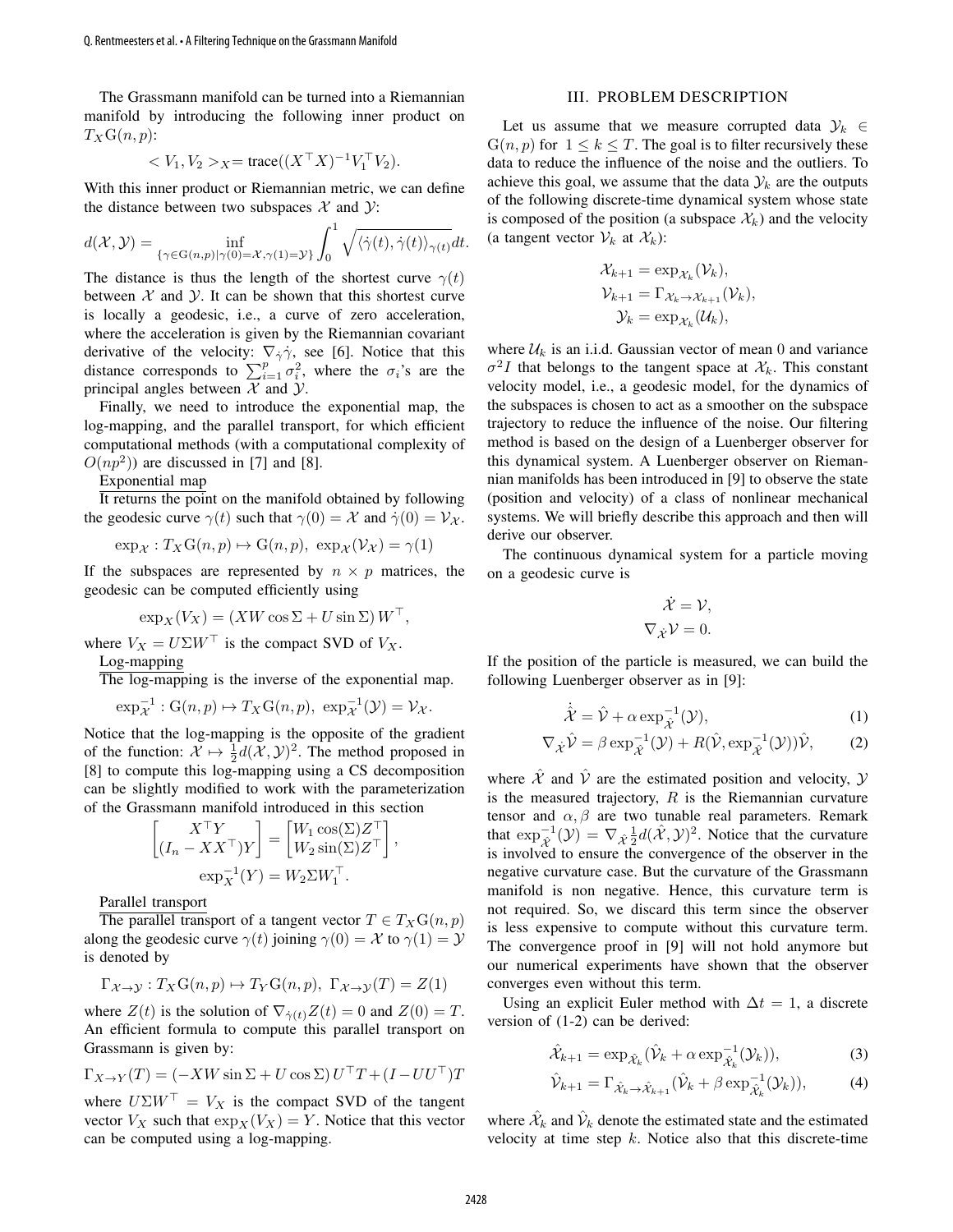TABLE I LUENBERGER OBSERVER ALGORITHM ON  $G(n, p)$ 

| <b>inputs</b> : the current state representation: $(X_k, V_k)$ , the measurement: $Y_k$ ,                                                                            |
|----------------------------------------------------------------------------------------------------------------------------------------------------------------------|
| and the parameters $\alpha$ and $\beta$                                                                                                                              |
| <b>outputs</b> : the next estimation of the state $(X_{k+1}, V_{k+1})$                                                                                               |
| $\begin{bmatrix} X_k^\top Y_k \\ (Y_k - X_k X_k^\top Y_k) \end{bmatrix} = \begin{bmatrix} W_1 \cos(D) Z^\top \\ W_2 \sin(D) Z^\top \end{bmatrix}$ (CS Decomposition) |
| set: $L = W_2 D W_1^{\top}$                                                                                                                                          |
| compute: $(V_k + \alpha L) = U\Sigma W^T$ (compact svd)                                                                                                              |
| set: $D_k = X_k W$                                                                                                                                                   |
| set: $X_{k+1} = (D_k \cos(\Sigma) + U \sin(\Sigma)) W^{\top}$                                                                                                        |
| set: $B = (U^{\top} V_k + \beta U^{\top} L)$                                                                                                                         |
| set: $V_{k+1} = (-D_k \sin(\Sigma) + U \cos(\Sigma))B + (V_k + \beta L - UB)$                                                                                        |
|                                                                                                                                                                      |

observer can be seen as the generalization of the following discrete-time observer in  $R^n$ :

$$
x_{k+1} = x_k + v_k + \alpha(y_k - x_k),
$$
  

$$
v_{k+1} = v_k + \beta(y_k - x_k),
$$

where  $x_k$ ,  $v_k$  and  $y_k$  belong to  $R^n$ . In fact, the addition of the position  $x_k$  and the velocity  $v_k$  is replaced by an exponential map in (3), the difference between two points is computed using a log-mapping, and the parallel transport is used to relate tangent vectors that do not belong to the same tangent space in (4).

This observer can be implemented efficiently using two  $n \times p$  matrices: one whose column space represents the subspace and another one that represents the velocity of the subspace. In fact, as we have seen in section II, there exist formulas to compute the parallel transport, the exponential map and its inverse in  $O(np^2)$  operations on  $G(n, p)$  using this representation. The implementation of the observer is summarized in TABLE I.

## IV. SIMULATIONS AND COMPARISONS

We simulated a piecewise geodesic trajectory on  $G(10, 5)$ . So, the distance between the subspaces is constant on each piece as shown in Fig. 1. The Luenberger observer has an important overshoot when the velocity vector changes but is able to filter the noise, see the red curve in Fig. 1. We have also compared this observer with the particle filtering technique of  $[3]$  on  $G(4, 2)$ . Similar results are obtained and shown in Fig. 2. The main advantage of the Luenberger observer over the particle filtering technique is its low computational cost. In fact, 2000 particles are required to get good results with the particle filtering method and this number increases when  $n$  or  $p$  increases.

### V. EXTENSIONS

This section briefly presents some extensions of the presented observer. We have considered a very simple dynamics but the generalization to other dynamics is straightforward. For instance, it is possible to extend our approach to a constant acceleration model. The acceleration  $A_k$  will be also modeled by a tangent vector at  $\hat{\mathcal{X}}_k$  and our observer



Fig. 1. The magenta curve represents the distance between the subspaces  $d(\mathcal{X}_k, \mathcal{X}_{k+1})$  of the true trajectory (unperturbed). The blue curve represents the difference between the perturbed data  $Y$  and the unperturbed data  $X$ , i.e., the level of the noise. The difference between the filtered data and the unperturbed data is represented in red for the Luenberger observer (with  $\alpha = 0.5$  and  $\beta = 0.1$ ) and in green for the modified observer that deals with measurements in  $R^n$  (with  $\alpha = 0.1$  and  $\beta = 0.01$ ).



Fig. 2. Difference between the true trajectory and the filtered one for the Luenberger observer with  $\alpha = 0.3$  and  $\beta = 0.02$  (red curve) and for the particle filtering technique with 2000 particles (black curve). As in Fig. 1, the magenta curve represents the distance between the subspaces  $d(\mathcal{X}_k, \mathcal{X}_{k+1})$  of the true trajectory (unperturbed). The blue curve represents the difference between the perturbed data  $\mathcal Y$  and the unperturbed data  $\mathcal X$ , i.e., the level of the noise.

will become:

$$
\hat{\mathcal{X}}_{k+1} = \exp_{\hat{\mathcal{X}}_k} (\hat{\mathcal{V}}_k + \alpha \exp_{\hat{\mathcal{X}}_k}^{-1} (\mathcal{Y}_k)),
$$
  

$$
\hat{\mathcal{V}}_{k+1} = \Gamma_{\hat{\mathcal{X}}_k \to \hat{\mathcal{X}}_{k+1}} (\hat{\mathcal{V}}_k + \hat{\mathcal{A}}_k + \beta \exp_{\hat{\mathcal{X}}_k}^{-1} (\mathcal{Y}_k)),
$$
  

$$
\hat{\mathcal{A}}_{k+1} = \Gamma_{\hat{\mathcal{X}}_k \to \hat{\mathcal{X}}_{k+1}} (\hat{\mathcal{A}}_k + \gamma \exp_{\hat{\mathcal{X}}_k}^{-1} (\mathcal{Y}_k)),
$$

where  $\alpha$ ,  $\beta$  and  $\gamma$  are real parameters. Notice that this observer will be just a bit more expensive to compute since it requires the parallel transport of the acceleration vector.

If the measurements do not belong to  $G(n, p)$ , we can replace the function  $\frac{1}{2}d(\mathcal{X}, \mathcal{Y})^2$  by another function that depends on the subspace  $X$ . Its gradient with respect to  $X$  will be a tangent vector at  $X$ . This approach is called gradient based observer and is studied in [10] for observers on Lie groups. In our case, if we measure only points